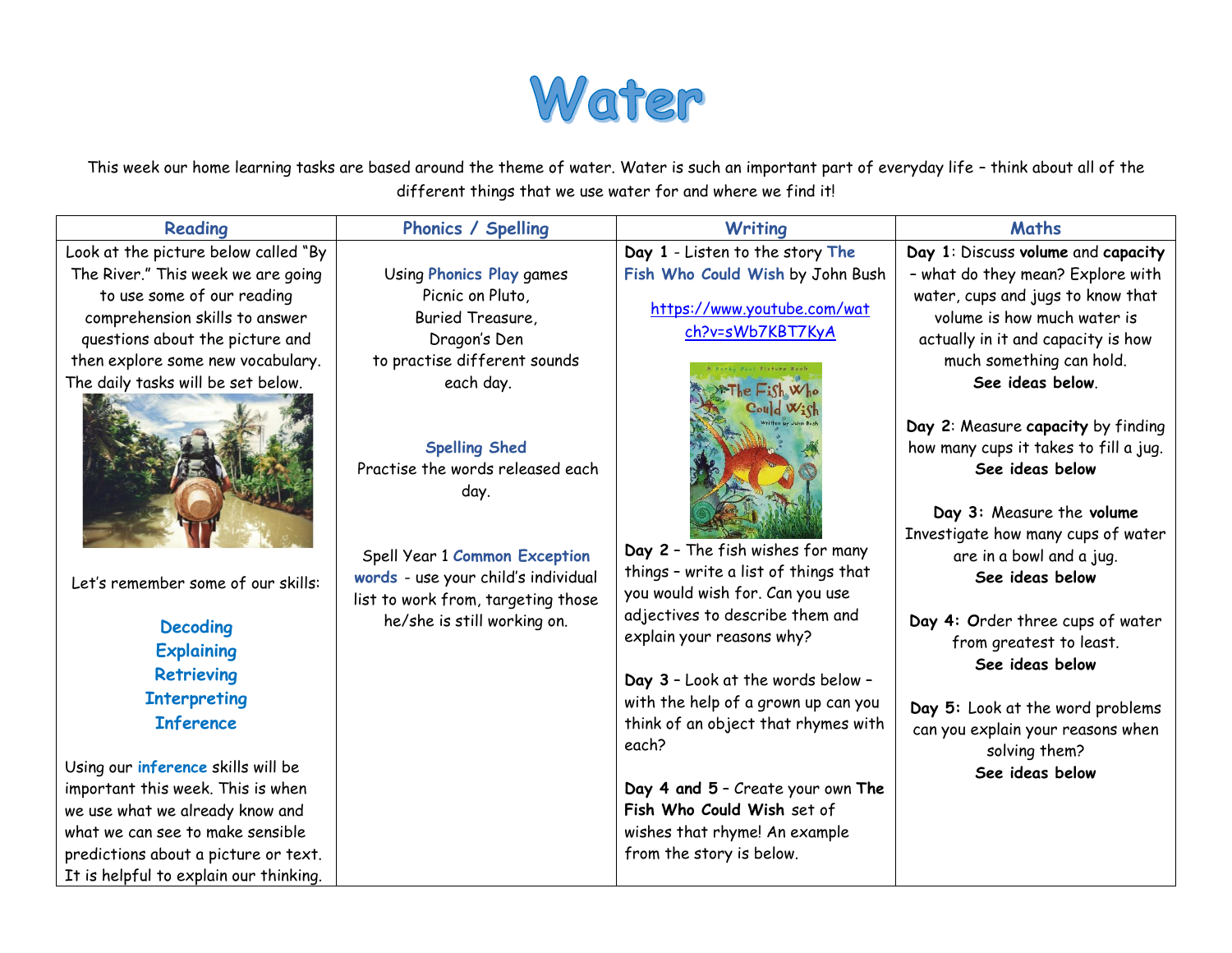| <b>Discussion</b>                                                                                                                                                                                                                                                                                                                                                                                                                                                                                                                                                                        | <b>Science</b>                                                                                                                                                                                                                                                                                                                                                                                                                                                                                                                                                                                                                                                                 | Art                                                                                                                                                                                                          | Geography                                                                                                                                                                                                                                                                                                                                                                                                                                                                                                                                             |
|------------------------------------------------------------------------------------------------------------------------------------------------------------------------------------------------------------------------------------------------------------------------------------------------------------------------------------------------------------------------------------------------------------------------------------------------------------------------------------------------------------------------------------------------------------------------------------------|--------------------------------------------------------------------------------------------------------------------------------------------------------------------------------------------------------------------------------------------------------------------------------------------------------------------------------------------------------------------------------------------------------------------------------------------------------------------------------------------------------------------------------------------------------------------------------------------------------------------------------------------------------------------------------|--------------------------------------------------------------------------------------------------------------------------------------------------------------------------------------------------------------|-------------------------------------------------------------------------------------------------------------------------------------------------------------------------------------------------------------------------------------------------------------------------------------------------------------------------------------------------------------------------------------------------------------------------------------------------------------------------------------------------------------------------------------------------------|
| This week we are learning about<br>water. In this episode of Come<br>Outside a water pipe bursts on<br>Auntie Mabel's street so Auntie<br>Mabel and Pippin find out how<br>water gets from the river to the<br>tap.<br>https://www.youtube.com/watc<br>h?v=m-WxDQs7hpc&t=183s<br>Now that you've watched the<br>episode discuss the following<br>questions:<br>Where does water come<br>from?<br>Where do we find water<br>outside?<br>Where do we find water at<br>home?<br>Can you name 5 things we<br>use water for?<br>Why is water important?<br>How does water keep us<br>healthy? | Keeping our fingers crossed for<br>just a little rain this week<br>Can you find an answer<br>to the question:<br>How big is a raindrop?<br>Predict - how big are raindrops?<br>Are raindrops all the same size?<br>What shape are raindrops?<br>What to do<br>When it is raining and with your<br>coat on, go outside and holding out<br>a piece of sugar paper as flat as<br>possible catch some raindrops.<br>Stop before your paper catches<br>too many drops.<br>Back inside, draw around each<br>raindrop with a pencil before the<br>raindrops evaporate.<br>Look at your evidence<br>What is it telling you?<br>Do raindrops vary in size?<br>Why do you think that is? | Can you make your own collage water<br>droplet?<br>Using as many different shades of<br>blue and pieces of paper or fabric<br>cut and stick to build your own<br>collage drop of water.<br>Water Drop Gllage | Let's listen to the Five Oceans song!<br>https://www.youtube.com/wa<br>tch?v=X6BE4VcYngQ<br>Can you now tell a grown up<br>$\bullet$<br>the names of the five<br>oceans?<br>Can you order them from<br>$\bullet$<br>largest to smallest?<br>Remember to include a<br>capital letter as they are<br>the name of a location!<br>If you can, label the five<br>$\bullet$<br>Oceans on the map below.<br>The Five Oceans of the World<br>Challenge yourself using the<br>song or your own research<br>to tell us an interesting fact<br>about each ocean! |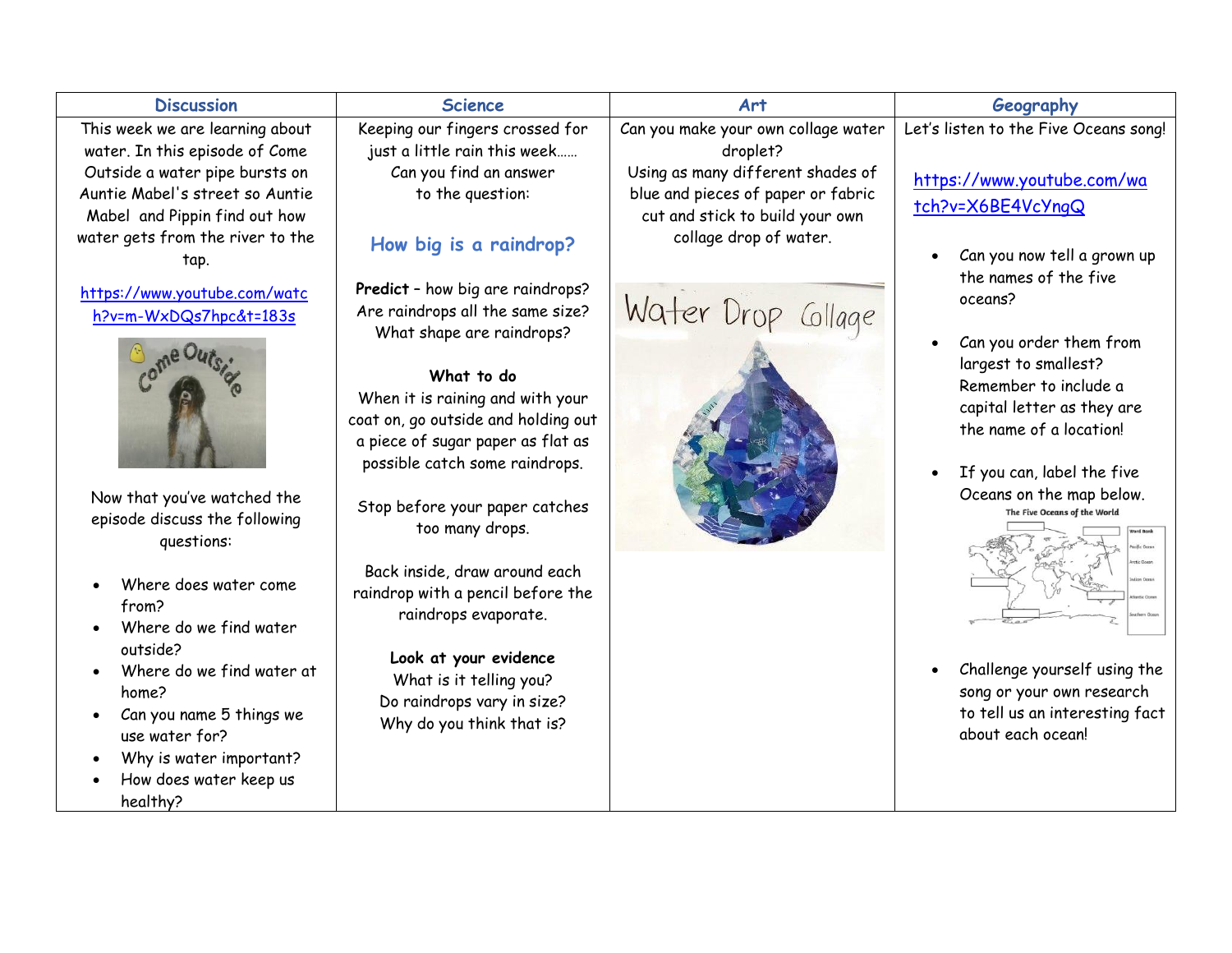| <b>Reading - Inference Questions</b><br>Look at the picture below to answer the following questions each day. Remember to use what we can see and already know to |                                                                                                                                                                                                                  |                                                                                                                                                                                |  |
|-------------------------------------------------------------------------------------------------------------------------------------------------------------------|------------------------------------------------------------------------------------------------------------------------------------------------------------------------------------------------------------------|--------------------------------------------------------------------------------------------------------------------------------------------------------------------------------|--|
|                                                                                                                                                                   | make good quesses.                                                                                                                                                                                               |                                                                                                                                                                                |  |
| Day 1                                                                                                                                                             | Day 2                                                                                                                                                                                                            | Day 3                                                                                                                                                                          |  |
| • Who can you see in the picture?<br>• What do you think she is doing?<br>• What is the weather like? How do<br>you know?                                         | • Where in the world could she be?<br>• Do you think she is there for just<br>a day? How do you know?<br>• Do you think she likes the river?<br>What might be living in the forest<br>$\bullet$<br>by the river? | • What do you think she might be<br>able to hear?<br>Would you like to go there?<br>$\bullet$<br>• If you could ask the lady in the<br>picture a question what would it<br>be? |  |

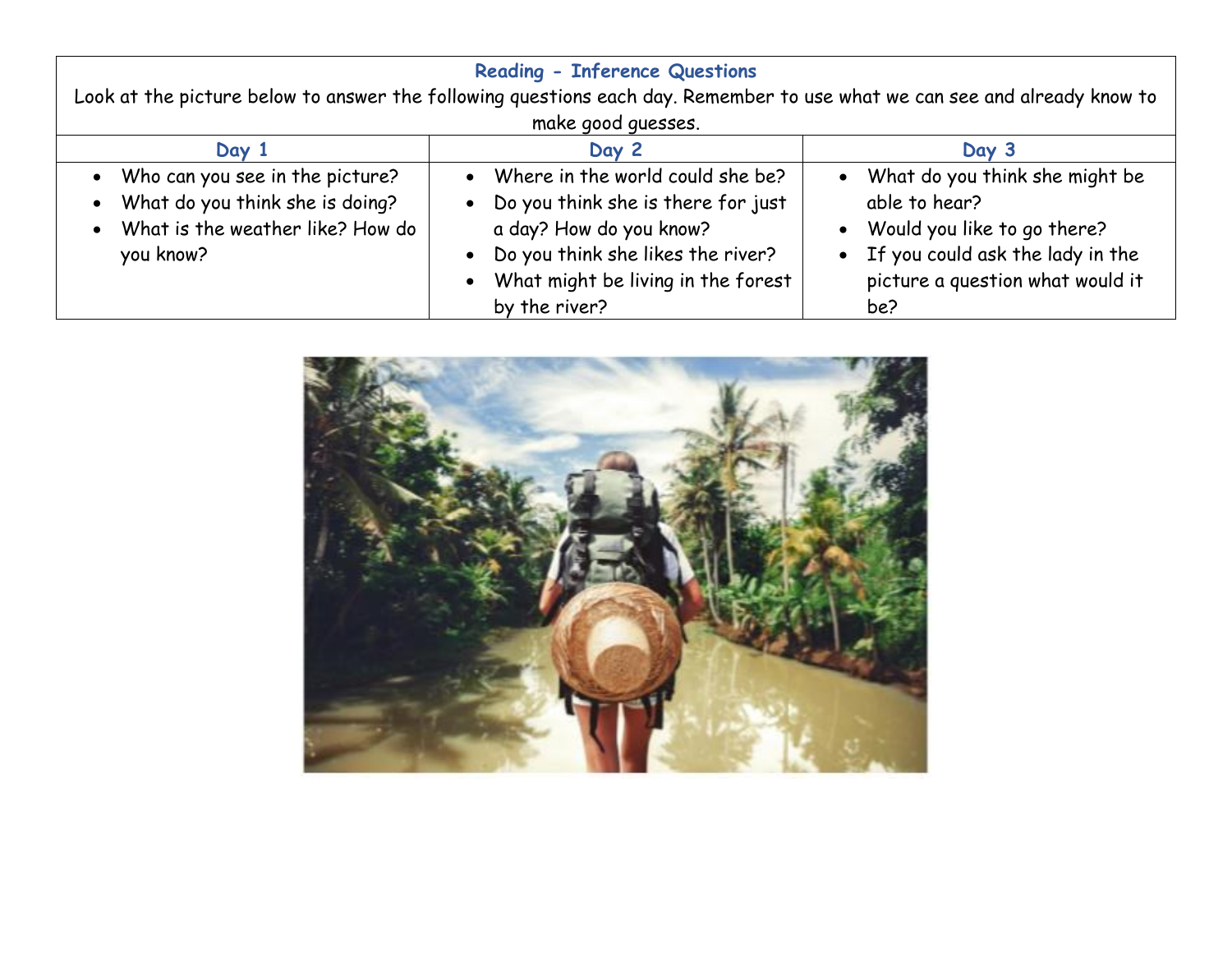| <b>Reading Day 4</b>                                          |                                     | <b>Reading Day 5</b>                                       |                 |  |
|---------------------------------------------------------------|-------------------------------------|------------------------------------------------------------|-----------------|--|
| Match the words relating to the picture to their definitions: |                                     | Add -s or -es to the ends of the words to make them plural |                 |  |
| 1. river                                                      | a. go from one place to another     | river                                                      | (more than one) |  |
|                                                               |                                     | dress                                                      |                 |  |
| 2. tropical                                                   | b. a large back pack or bag         | hat                                                        |                 |  |
| 3. travel                                                     | c. a large stream of water          | snake                                                      |                 |  |
|                                                               |                                     | monkey                                                     |                 |  |
| 4. rainforest                                                 | d. go somewhere for a short         | insect                                                     |                 |  |
|                                                               | time to see something or<br>someone | rucksack                                                   |                 |  |
|                                                               |                                     | beach                                                      |                 |  |
| 5. rucksack                                                   | e. a very hot and wet place         | ice cream                                                  |                 |  |
|                                                               |                                     | bus                                                        |                 |  |
| 6. visit                                                      | f. a hot and wet forest filled      | torch                                                      |                 |  |
|                                                               | with trees, plants and animals      | boat                                                       |                 |  |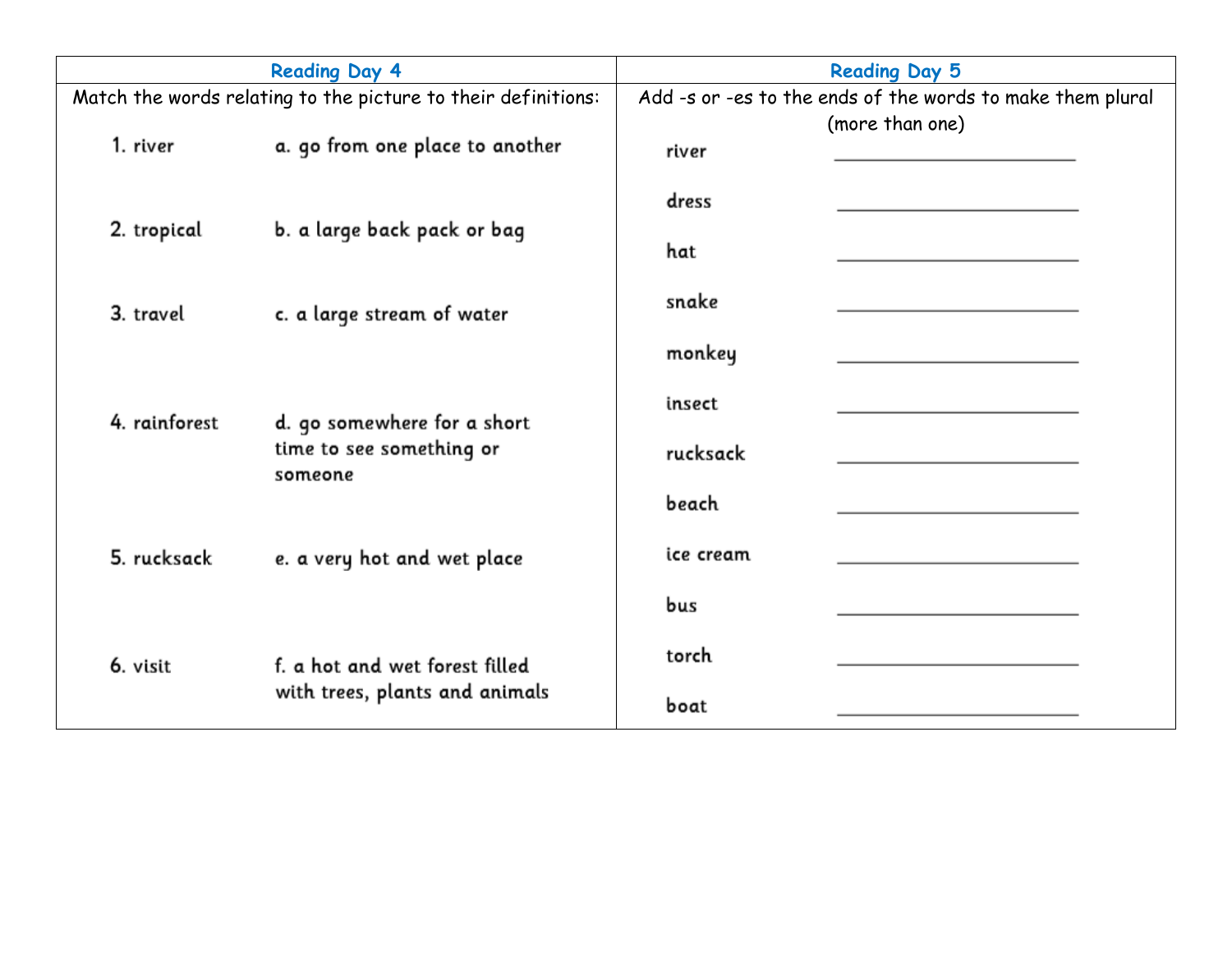| <b>Writing Day 3</b>                                       | Writing Day 4 & 5                                                |  |  |
|------------------------------------------------------------|------------------------------------------------------------------|--|--|
| The fish wished for many things! Did you notice that they  | Using the rhyming words from yesterday's activity try to create  |  |  |
| rhyme? Can you think of an object that rhymes with each of | your own text in the style of The Fish That Could Wish. Remember |  |  |
| the following words?                                       | to use rhyme and the suffix-ed                                   |  |  |
|                                                            | Here is an example from the story:                               |  |  |
| Star $\rightarrow$                                         |                                                                  |  |  |
|                                                            | He wished for a castle. He wished for a car.                     |  |  |
|                                                            | He wished for a horse and a Spanish guitar!                      |  |  |
| $Clock \rightarrow$                                        |                                                                  |  |  |
|                                                            | We can use this example to create our own:                       |  |  |
|                                                            |                                                                  |  |  |
| Bell $\rightarrow$                                         | She wished for a river. She wished for a boat.                   |  |  |
|                                                            | She wished for a farm and a little goat!                         |  |  |
| $Flag \rightarrow$                                         |                                                                  |  |  |
|                                                            |                                                                  |  |  |
|                                                            | How many different versions can you come up with? We'd love to   |  |  |
| Train $\rightarrow$                                        | see who can come up with the most unique or funny ones!          |  |  |
|                                                            |                                                                  |  |  |
|                                                            |                                                                  |  |  |
| Dog $\rightarrow$                                          |                                                                  |  |  |
|                                                            |                                                                  |  |  |
| Boat $\rightarrow$                                         |                                                                  |  |  |
|                                                            |                                                                  |  |  |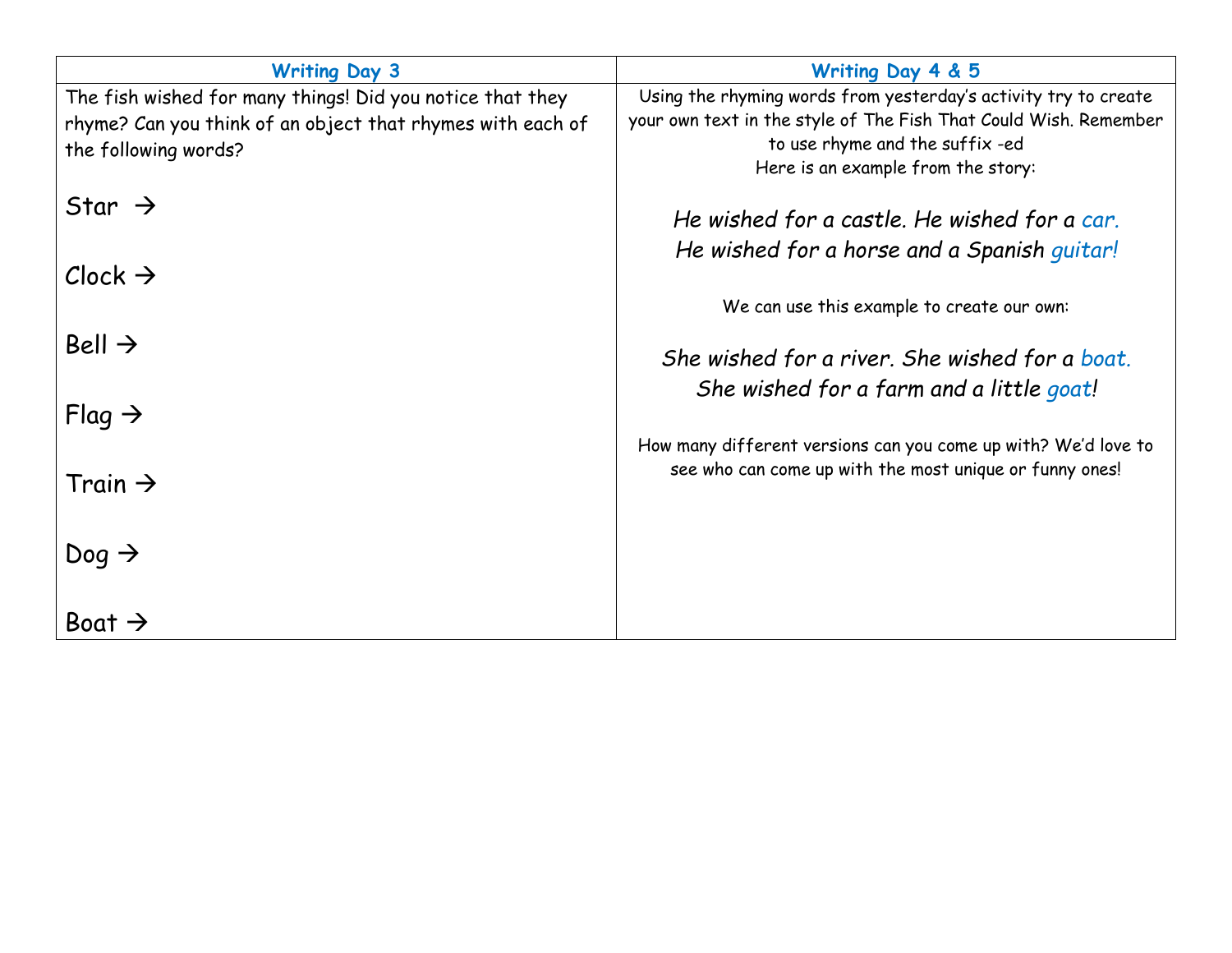**Geography** – Can you correctly label the five Oceans. Use the song above and maybe even Google Maps to help you!

## **Word Bank** qŖ Pacific Ocean š Arctic Ocean **Indian Ocean** Atlantic Ocean Southern Ocean  $\widetilde{\epsilon_{\cdot\cdot}}$

The Five Oceans of the World